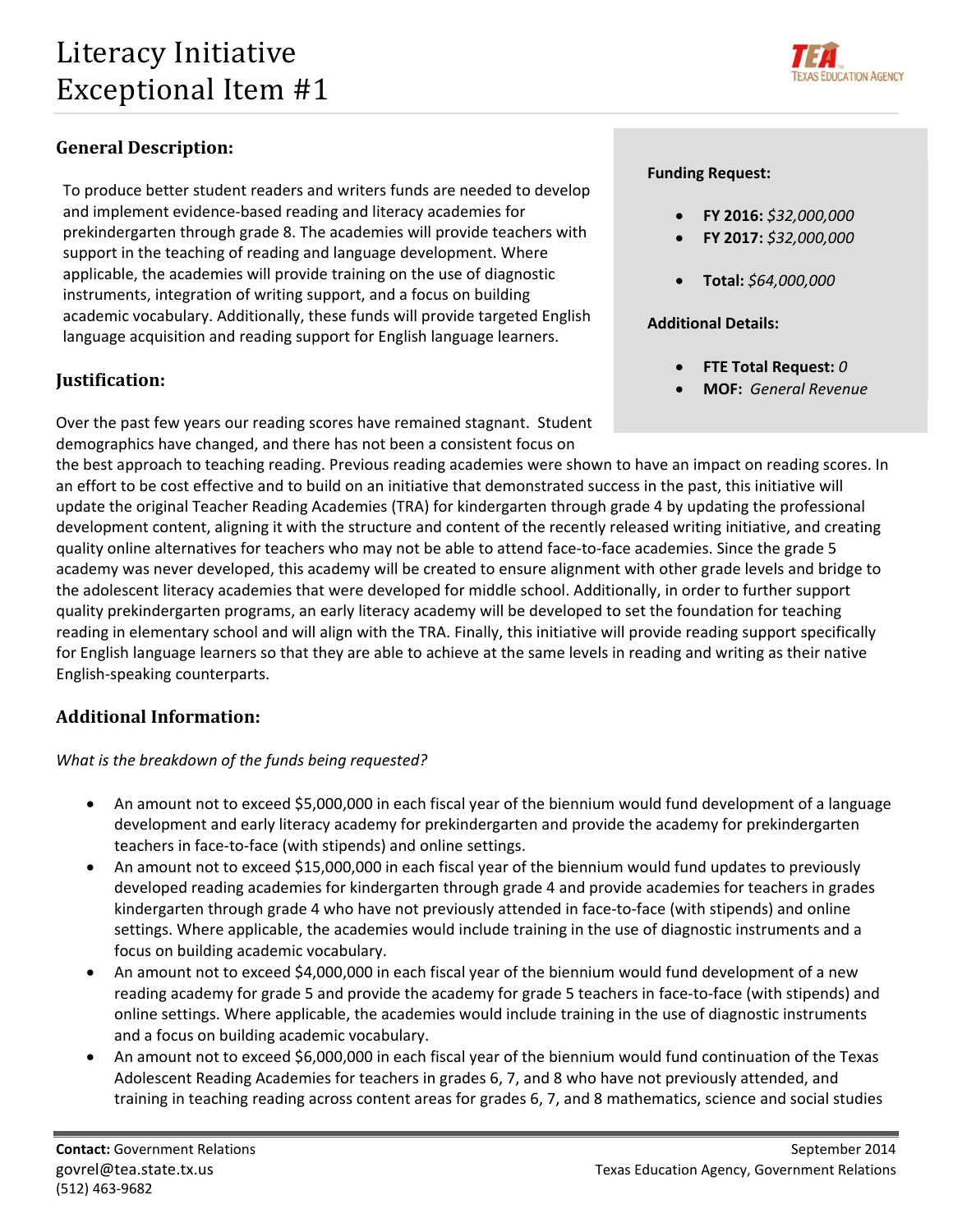

 teachers. Where applicable, the academies would include training in the use of diagnostic instruments and a focus on building academic vocabulary.

 An amount not to exceed \$2,000,000 in each fiscal year of the biennium would fund development of English language acquisition and reading support for English language learners with a focus on providing professional development to secondary teachers who work with English language learners.

 *What do our current reading scores look like?*

#### **Reading Scores:**

| 79 |
|----|
| 72 |
| 77 |
| 71 |
| 77 |
|    |
|    |

|         | 2011-2012 | 2012-2013 | 2013-2014 |
|---------|-----------|-----------|-----------|
| Grade 3 | 76%       | 79%       | 76%       |
| Grade 4 | 77%       | 72%       | 74%       |
| Grade 5 | 77%       | 77%       | 76%       |
| Grade 6 | 75%       | 71%       | 77%       |
| Grade 7 | 76%       | 77%       | 75%       |
| Grade 8 | 80%       | 84%       | 83%       |

**Reading Scores (Spanish):** 

| Grade 3 | 65% | 68% | 65% |
|---------|-----|-----|-----|
| Grade 4 | 60% | 57% | 61% |
| Grade 5 | 69% | 70% | 62% |

## **Previous Funding**:

## *Reading Academies*

The 76<sup>th</sup> Texas Legislature, with the passage of SB 472, provided TEA with emergency appropriations for the development of the first Teacher Reading Academy (TRA), which emphasized scientifically‐validated instructional practices in the teaching of reading.

 In the years the program was funded (1999‐2002), approximately 66,000 teachers received training. Stipends accounted for approximately 50% of the total TRA costs. Teachers received \$150 per day for 4‐day sessions. Attendance dropped drastically when stipends were eliminated.

 The state provided a total of \$75 million dollars over 4 years to develop and deliver training and to provide stipends to teachers.